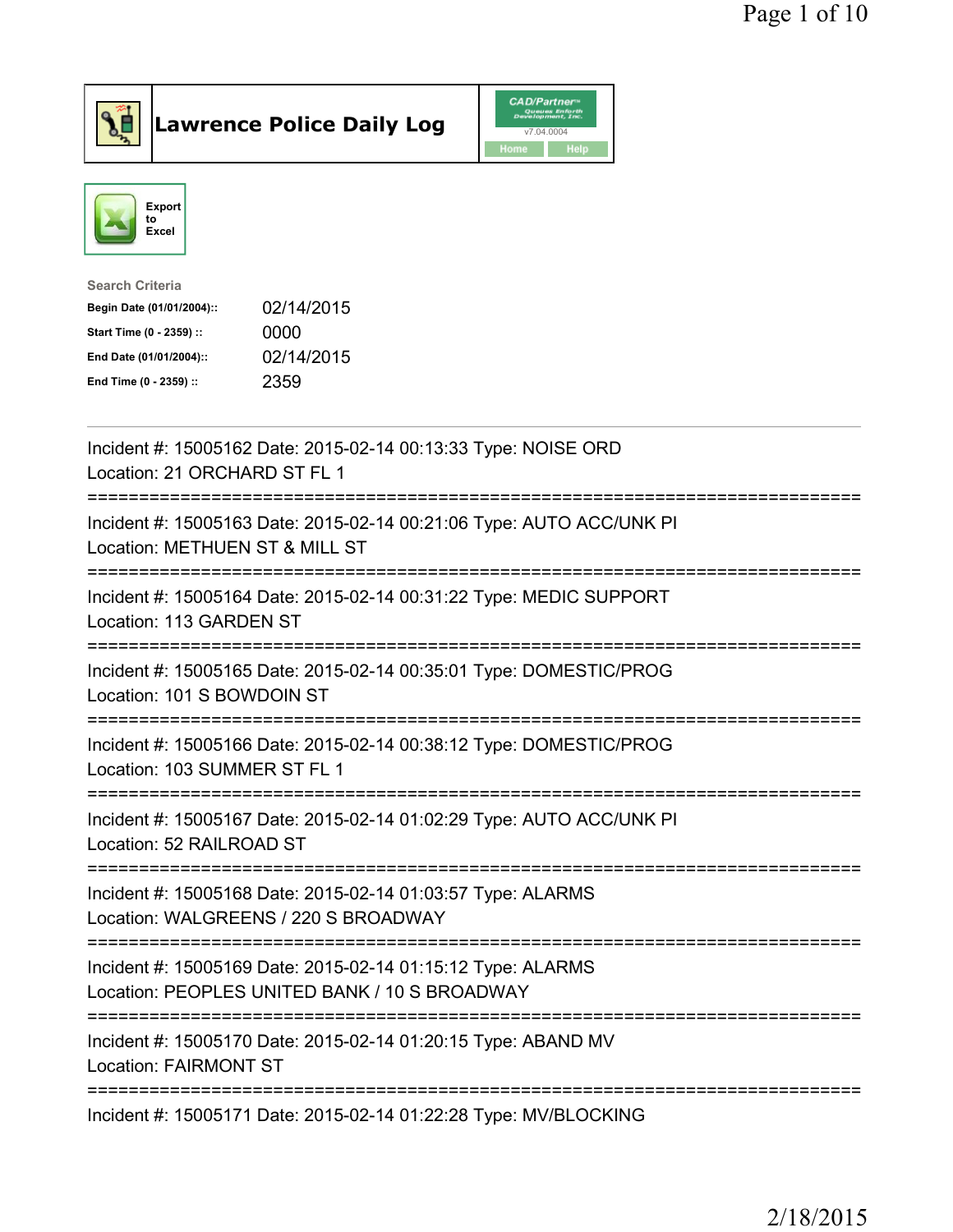Location: 30 SAXONIA AV =========================================================================== Incident #: 15005172 Date: 2015-02-14 01:45:15 Type: HIT & RUN PRO Location: MANCHESTER ST & WEST ST =========================================================================== Incident #: 15005173 Date: 2015-02-14 01:54:49 Type: ALARM/BURG Location: 139 E HAVERHILL ST =========================================================================== Incident #: 15005174 Date: 2015-02-14 02:05:48 Type: ALARMS Location: WALGREENS / 220 S BROADWAY =========================================================================== Incident #: 15005175 Date: 2015-02-14 02:17:18 Type: M/V STOP Location: HAWLEY ST & S BROADWAY =========================================================================== Incident #: 15005176 Date: 2015-02-14 02:24:15 Type: SUS PERS/MV Location: 45 CEDAR ST =========================================================================== Incident #: 15005177 Date: 2015-02-14 02:27:58 Type: SUS PERS/MV Location: LEXINGTON ST & MYRTLE ST =========================================================================== Incident #: 15005178 Date: 2015-02-14 02:30:21 Type: FIGHT Location: 49 CEDAR ST FL 2ND FL =========================================================================== Incident #: 15005179 Date: 2015-02-14 02:36:19 Type: NOISE ORD Location: 46 UNION ST #2 =========================================================================== Incident #: 15005180 Date: 2015-02-14 02:47:58 Type: M/V STOP Location: JAMAICA ST & S UNION ST =========================================================================== Incident #: 15005181 Date: 2015-02-14 02:59:20 Type: UNWANTEDGUEST Location: TERRA LUNA / 225 ESSEX ST =========================================================================== Incident #: 15005182 Date: 2015-02-14 03:42:10 Type: ALARM/BURG Location: 139 E HAVERHILL ST =========================================================================== Incident #: 15005184 Date: 2015-02-14 03:44:52 Type: GENERAL SERV Location: 319 LOWELL ST FL 3 =========================================================================== Incident #: 15005183 Date: 2015-02-14 03:47:57 Type: DISTURBANCE Location: 224 WINTHROP AV FL 5 =========================================================================== Incident #: 15005185 Date: 2015-02-14 04:05:16 Type: M/V STOP Location: 204 ESSEX ST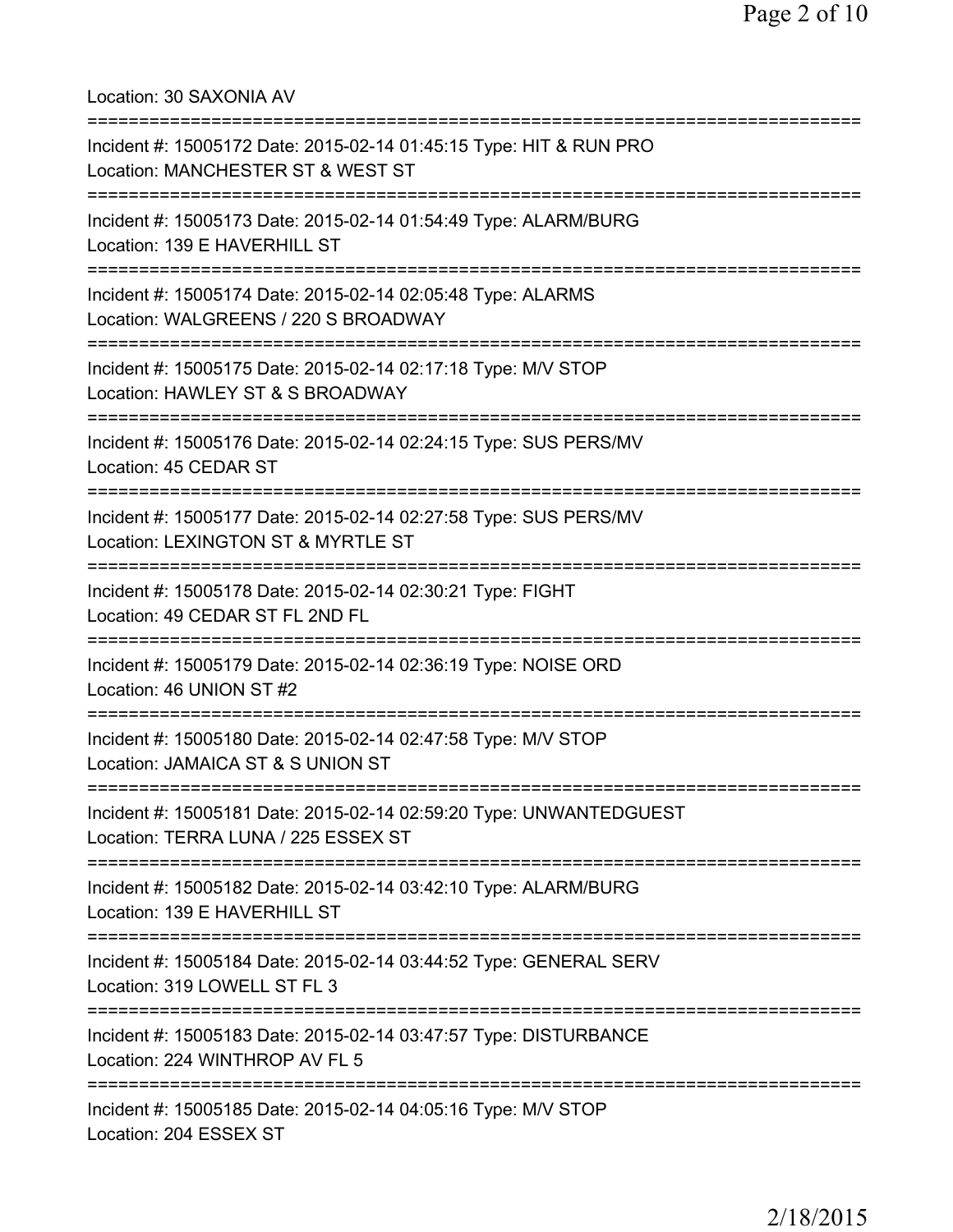| Incident #: 15005187 Date: 2015-02-14 04:09:46 Type: B&E/PROG<br>Location: 32 GROTON ST                                                    |
|--------------------------------------------------------------------------------------------------------------------------------------------|
| Incident #: 15005186 Date: 2015-02-14 04:11:25 Type: FIGHT<br>Location: 116 MARSTON ST #C                                                  |
| Incident #: 15005188 Date: 2015-02-14 04:25:27 Type: NOISE ORD<br>Location: 50 ISLAND ST #402                                              |
| Incident #: 15005189 Date: 2015-02-14 05:26:19 Type: SUICIDE ATTEMPT<br>Location: 139 JACKSON ST                                           |
| Incident #: 15005190 Date: 2015-02-14 05:50:45 Type: MV/BLOCKING<br>Location: 328 AMES ST                                                  |
| Incident #: 15005191 Date: 2015-02-14 07:05:02 Type: TOW OF M/V<br>Location: 37 ESSEX ST                                                   |
| Incident #: 15005192 Date: 2015-02-14 07:08:07 Type: MV/BLOCKING<br>Location: WENDELL ST & WEST ST                                         |
| Incident #: 15005193 Date: 2015-02-14 07:21:19 Type: ALARMS<br>Location: 139 E HAVERHILL ST<br>==================                          |
| Incident #: 15005194 Date: 2015-02-14 07:39:42 Type: M/V STOP<br>Location: HAVERHILL ST & MAY ST                                           |
| Incident #: 15005195 Date: 2015-02-14 08:09:30 Type: ALARMS<br>Location: BUTLER RENTAL / 293 HAMPSHIRE ST                                  |
| Incident #: 15005196 Date: 2015-02-14 08:46:34 Type: ALARM/BURG<br>Location: C1 BUFFET / 73 WINTHROP AV<br>=============================== |
| Incident #: 15005197 Date: 2015-02-14 08:47:24 Type: MEDIC SUPPORT<br>Location: 53 SALEM ST #2 FL 2<br>===========================         |
| Incident #: 15005198 Date: 2015-02-14 08:52:05 Type: ALARM/BURG<br>Location: COMMUNITY DAYCARE / 190 HAMPSHIRE ST                          |
| Incident #: 15005199 Date: 2015-02-14 09:04:18 Type: ABAND MV<br>Location: 74 SALEM ST                                                     |
|                                                                                                                                            |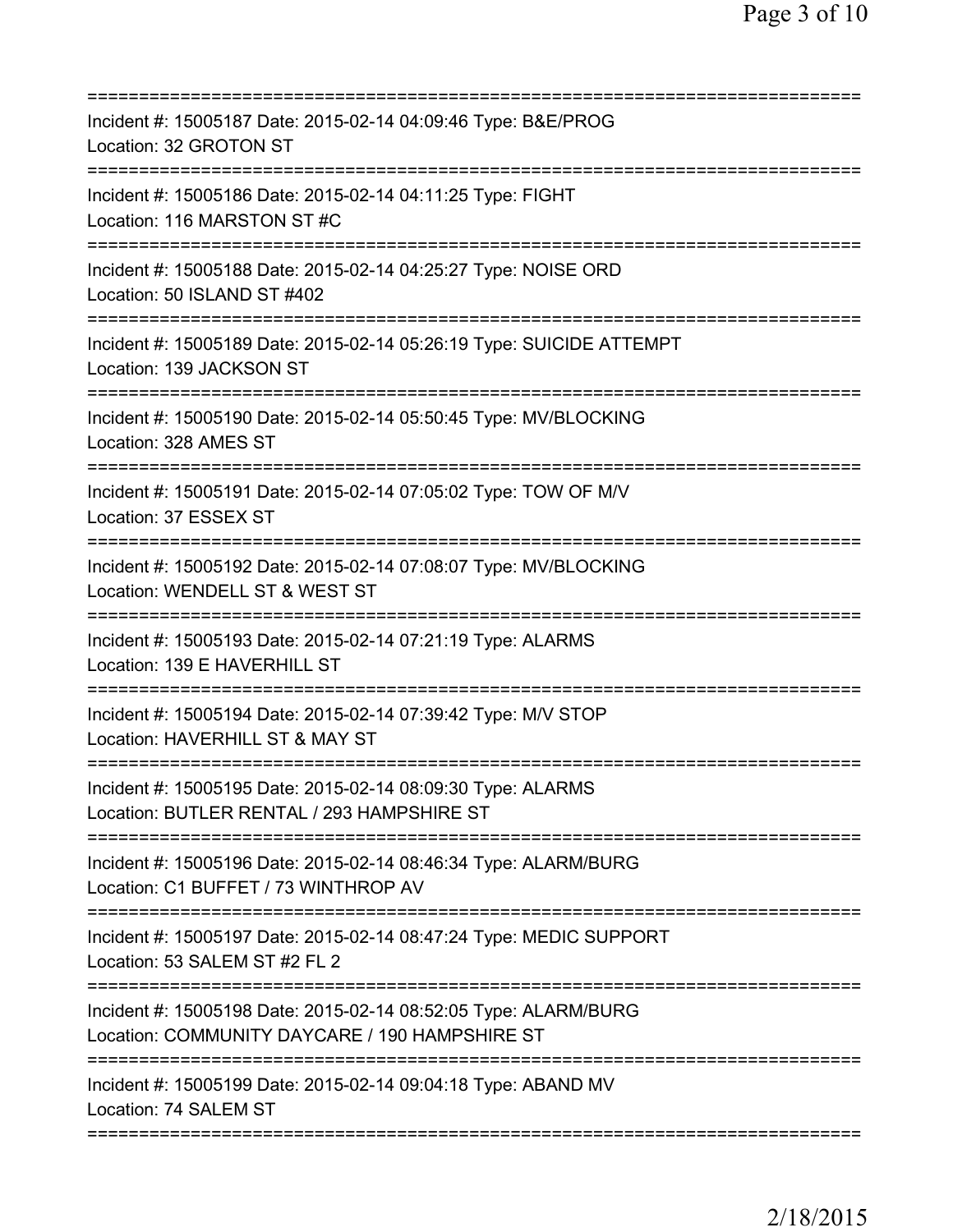| Incident #: 15005200 Date: 2015-02-14 09:16:54 Type: UNWANTEDGUEST<br>Location: 11 LAWRENCE ST #APT504                             |
|------------------------------------------------------------------------------------------------------------------------------------|
| Incident #: 15005201 Date: 2015-02-14 09:31:21 Type: CRUISER ACCID<br>Location: HAVERHILL ST & LAWRENCE ST                         |
| Incident #: 15005202 Date: 2015-02-14 09:40:30 Type: ALARM/BURG<br>Location: CLASS INC / 1 PARKER ST                               |
| Incident #: 15005203 Date: 2015-02-14 09:46:46 Type: MV/BLOCKING<br>Location: 54 EATON ST                                          |
| Incident #: 15005204 Date: 2015-02-14 09:49:34 Type: MV/BLOCKING<br>Location: 101 FOSTER ST                                        |
| Incident #: 15005205 Date: 2015-02-14 10:04:53 Type: MV/BLOCKING<br>Location: 118 BYRON AV                                         |
| Incident #: 15005206 Date: 2015-02-14 10:06:38 Type: STOL/MV/PAS<br>Location: 161 ABBOTT ST<br>=================================== |
| Incident #: 15005207 Date: 2015-02-14 10:40:20 Type: MV/BLOCKING<br>Location: 80 BODWELL ST                                        |
| Incident #: 15005208 Date: 2015-02-14 10:43:59 Type: MAL DAMAGE<br>Location: 428 HAMPSHIRE ST                                      |
| Incident #: 15005209 Date: 2015-02-14 10:47:16 Type: SUS PERS/MV<br>Location: 48 BELMONT ST                                        |
| Incident #: 15005210 Date: 2015-02-14 10:53:30 Type: AUTO ACC/NO PI<br>Location: 218 BROADWAY                                      |
| Incident #: 15005211 Date: 2015-02-14 11:00:00 Type: SHOPLIFTING<br>Location: CVS PHARMACY / 205 S BROADWAY                        |
| Incident #: 15005212 Date: 2015-02-14 11:02:12 Type: ALARM/BURG<br>Location: VITALE RESD / 139 E HAVERHILL ST                      |
| Incident #: 15005213 Date: 2015-02-14 11:03:40 Type: M/V STOP<br>Location: 69 EXETER ST                                            |
| Incident #: 15005214 Date: 2015-02-14 11:21:06 Type: MEDIC SUPPORT                                                                 |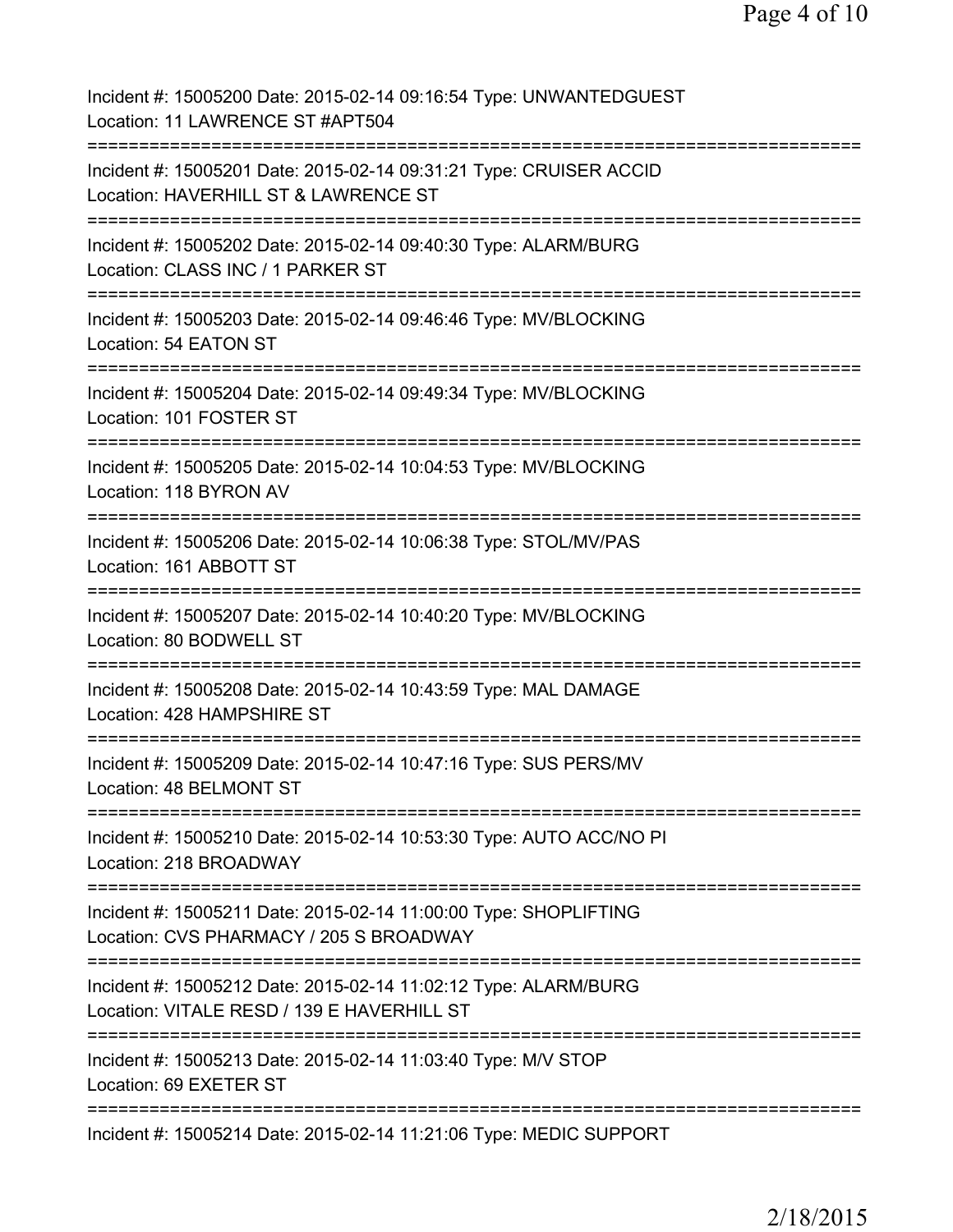Location: 90 LOWELL ST =========================================================================== Incident #: 15005215 Date: 2015-02-14 11:21:26 Type: ALARM/BURG Location: GARCIA RESD / 411 RIVERSIDE DR =========================================================================== Incident #: 15005216 Date: 2015-02-14 11:24:40 Type: M/V STOP Location: GENERAL ST & PROSPECT ST =========================================================================== Incident #: 15005217 Date: 2015-02-14 11:32:58 Type: AUTO ACC/NO PI Location: 370 ESSEX ST =========================================================================== Incident #: 15005218 Date: 2015-02-14 11:45:24 Type: ALARM/BURG Location: RODRIGUEZ RESD / 29 OLIVE AV =========================================================================== Incident #: 15005219 Date: 2015-02-14 11:48:55 Type: E911 HANGUP Location: YMCA / 40 LAWRENCE ST =========================================================================== Incident #: 15005220 Date: 2015-02-14 11:56:33 Type: DISTURBANCE Location: 55 JUNIPER ST =========================================================================== Incident #: 15005221 Date: 2015-02-14 12:00:42 Type: TOW OF M/V Location: 73 MAY ST =========================================================================== Incident #: 15005222 Date: 2015-02-14 12:03:07 Type: MV/BLOCKING Location: 214 BROADWAY =========================================================================== Incident #: 15005224 Date: 2015-02-14 12:03:38 Type: HIT & RUN M/V Location: S UNION ST =========================================================================== Incident #: 15005223 Date: 2015-02-14 12:04:00 Type: SUS PERS/MV Location: 90 LOWELL ST =========================================================================== Incident #: 15005225 Date: 2015-02-14 12:34:22 Type: AUTO ACC/NO PI Location: 67 SPRINGFIELD ST =========================================================================== Incident #: 15005226 Date: 2015-02-14 12:41:40 Type: 911 HANG UP Location: 114B MARSTON ST =========================================================================== Incident #: 15005228 Date: 2015-02-14 12:55:29 Type: STOL/MV/PAS Location: 700 ESSEX ST =========================================================================== Incident #: 15005227 Date: 2015-02-14 13:04:24 Type: EXPLOSION Location: 206 S UNION ST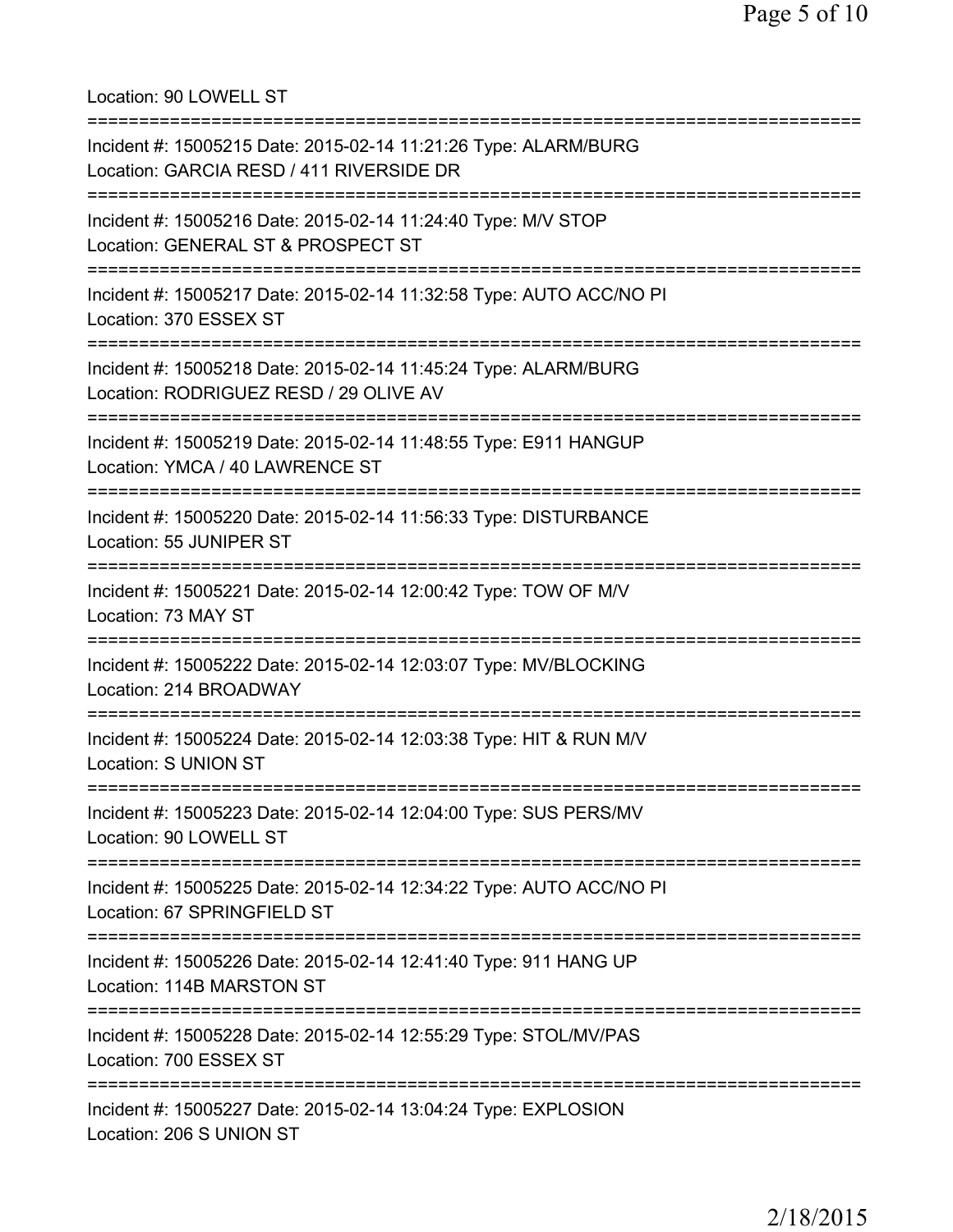| Incident #: 15005229 Date: 2015-02-14 13:15:56 Type: MEDIC SUPPORT<br>Location: 383 HAVERHILL ST #30                                               |
|----------------------------------------------------------------------------------------------------------------------------------------------------|
| Incident #: 15005230 Date: 2015-02-14 13:30:26 Type: MEDIC SUPPORT<br>Location: 101 S BOWDOIN ST                                                   |
| Incident #: 15005231 Date: 2015-02-14 13:34:14 Type: HIT & RUN M/V<br>Location: 145 LAWRENCE ST                                                    |
| Incident #: 15005232 Date: 2015-02-14 13:51:14 Type: AUTO ACC/NO PI<br>Location: CVS PHARMACY / 266 BROADWAY<br>================================== |
| Incident #: 15005233 Date: 2015-02-14 13:51:16 Type: ALARMS<br>Location: 571 ANDOVER ST                                                            |
| Incident #: 15005235 Date: 2015-02-14 13:55:18 Type: LARCENY/PAST<br>Location: 500A MERRIMACK ST                                                   |
| Incident #: 15005234 Date: 2015-02-14 14:01:03 Type: DISTURBANCE<br>Location: 70 N PARISH RD                                                       |
| Incident #: 15005236 Date: 2015-02-14 14:10:51 Type: NOTIFICATION<br>Location: 9 CAMELLA TEOLI WY #APT B                                           |
| Incident #: 15005237 Date: 2015-02-14 14:24:38 Type: ALARM/BURG<br>Location: 320 JACKSON ST                                                        |
| Incident #: 15005238 Date: 2015-02-14 14:26:12 Type: MAL DAMAGE<br>Location: 99 ESSEX ST                                                           |
| Incident #: 15005240 Date: 2015-02-14 14:42:53 Type: HIT & RUN M/V<br>Location: 95 BENNINGTON ST                                                   |
| Incident #: 15005239 Date: 2015-02-14 14:43:34 Type: ALARM/BURG<br>Location: ASAHI AMERICA / 655 ANDOVER ST                                        |
| Incident #: 15005241 Date: 2015-02-14 14:46:59 Type: MV/BLOCKING<br>Location: 38 SWAN ST                                                           |
| Incident #: 15005242 Date: 2015-02-14 14:52:16 Type: MEDIC SUPPORT<br>Location: 45 BROADWAY #202A                                                  |
|                                                                                                                                                    |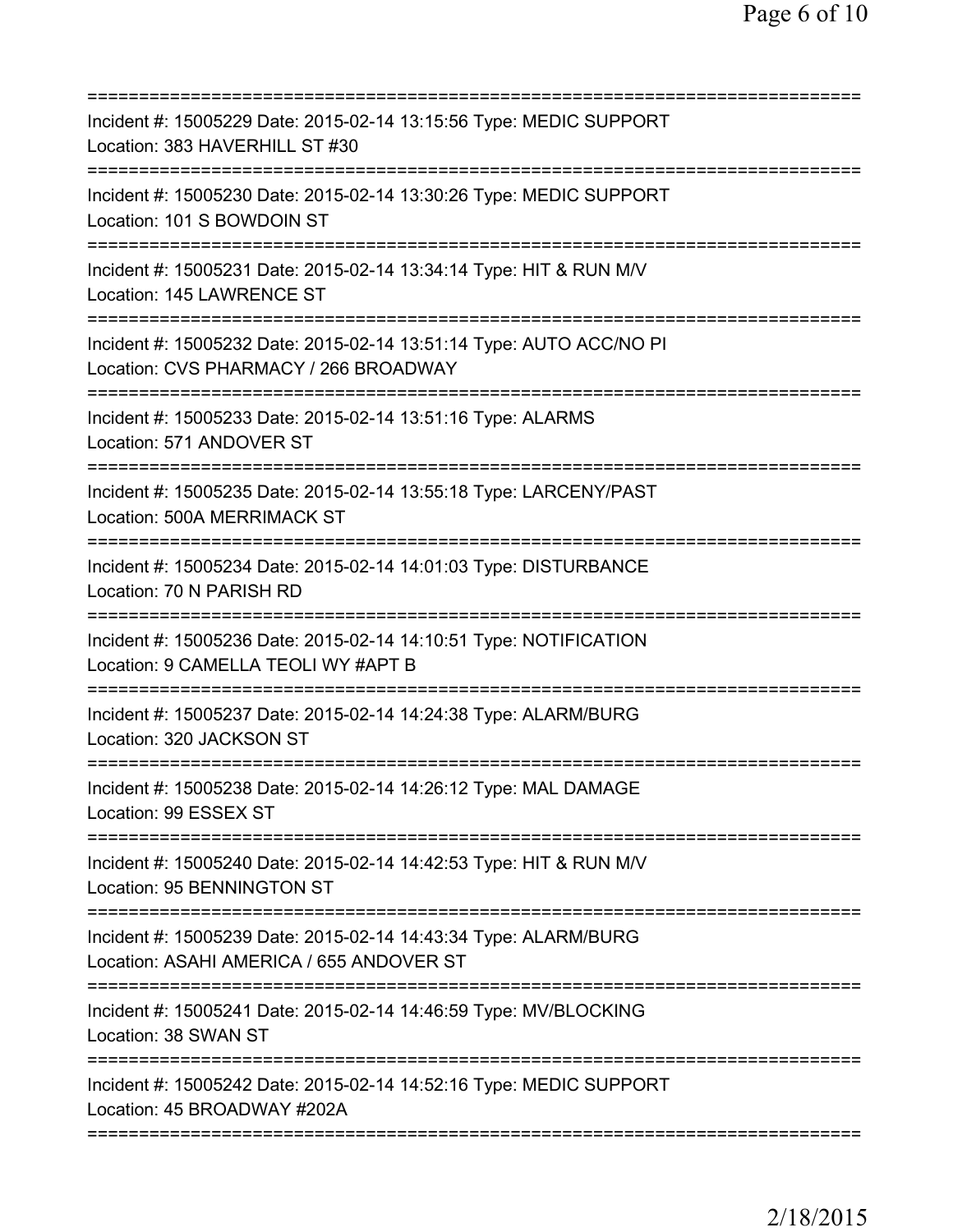Page 7 of 10

| Incident #: 15005243 Date: 2015-02-14 15:03:31 Type: ALARM/BURG<br>Location: CATAVOLO RESD / 3 WOODLAND CT                                                                           |
|--------------------------------------------------------------------------------------------------------------------------------------------------------------------------------------|
| Incident #: 15005244 Date: 2015-02-14 15:06:39 Type: ALARM/BURG<br>Location: 149 ANDOVER ST                                                                                          |
| Incident #: 15005245 Date: 2015-02-14 15:21:08 Type: HIT & RUN PED<br>Location: 21 TREMONT ST                                                                                        |
| Incident #: 15005246 Date: 2015-02-14 15:26:10 Type: ALARM/BURG<br>Location: DENTAL ARTS / 234 ESSEX ST                                                                              |
| Incident #: 15005247 Date: 2015-02-14 15:26:16 Type: AUTO ACC/NO PI<br>Location: 194 S BROADWAY<br>:================================                                                 |
| Incident #: 15005248 Date: 2015-02-14 15:30:02 Type: NOISE ORD<br>Location: 121 BROOKFIELD ST<br>:==============                                                                     |
| Incident #: 15005249 Date: 2015-02-14 15:37:23 Type: NEIGHBOR PROB<br>Location: 212 S UNION ST #D<br>;==================================                                             |
| Incident #: 15005250 Date: 2015-02-14 15:39:27 Type: STOL/MV/PAS<br>Location: 153 BERKELEY ST                                                                                        |
| Incident #: 15005251 Date: 2015-02-14 15:44:12 Type: MV/BLOCKING<br>Location: 205 BROADWAY                                                                                           |
| Incident #: 15005252 Date: 2015-02-14 15:50:24 Type: A&B PAST<br>Location: 20 CHELMSFORD ST                                                                                          |
| Incident #: 15005253 Date: 2015-02-14 15:56:40 Type: NEIGHBOR PROB<br>Location: 12 OAKLAND RD                                                                                        |
| Incident #: 15005254 Date: 2015-02-14 16:04:23 Type: HARASSMENT<br>Location: 197 PROSPECT ST                                                                                         |
| Incident #: 15005255 Date: 2015-02-14 16:21:37 Type: AUTO ACC/NO PI<br>Location: INMAN ST & S BROADWAY                                                                               |
| :================<br>===========================<br>:========================<br>Incident #: 15005256 Date: 2015-02-14 16:33:54 Type: AUTO ACC/NO PI<br><b>Location: LAWRENCE ST</b> |
| ===================<br>Incident #: 15005257 Date: 2015-02-14 17:00:05 Type: MV/BLOCKING                                                                                              |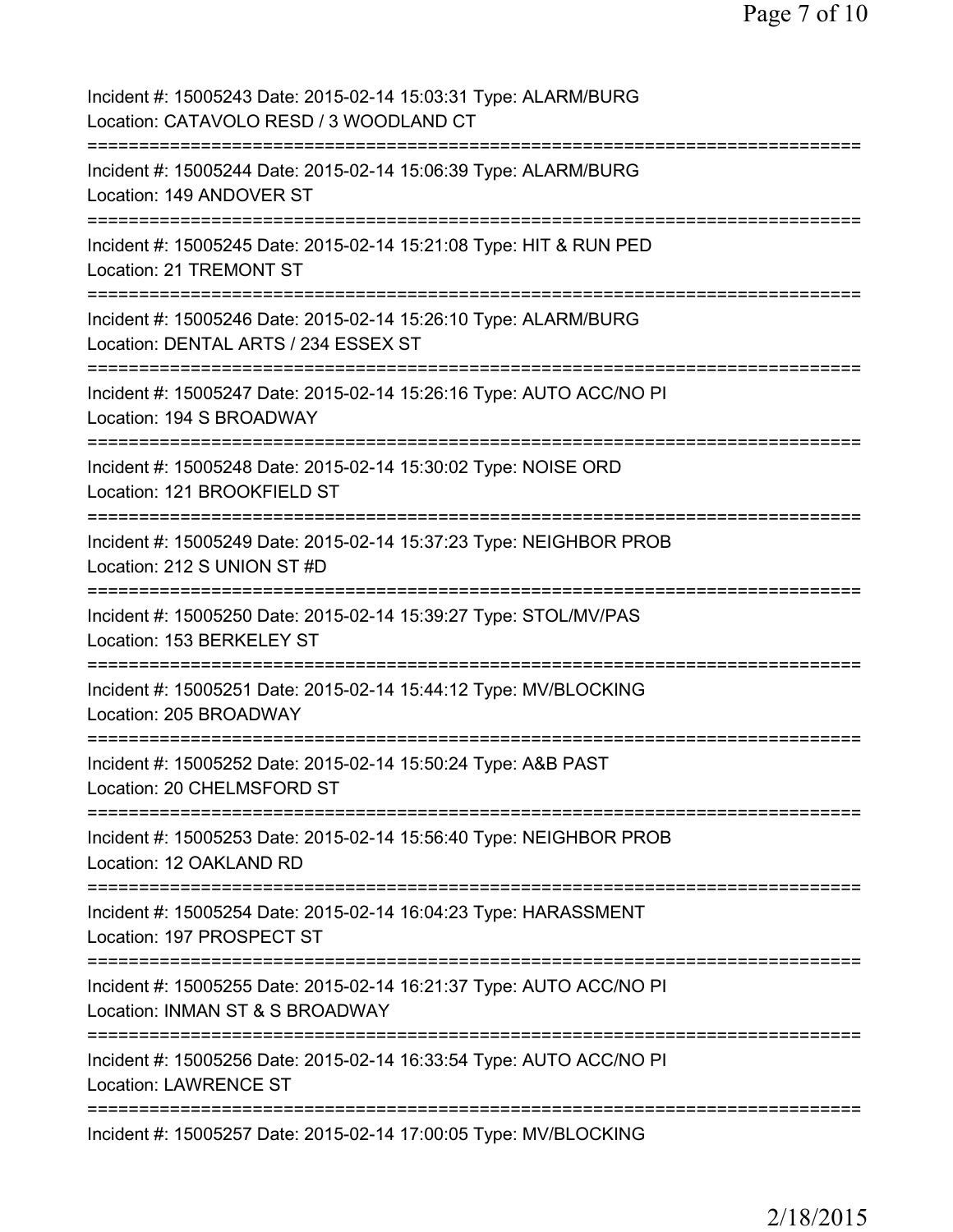| Location: 11 SAUNDERS ST                                                                                                                      |
|-----------------------------------------------------------------------------------------------------------------------------------------------|
| Incident #: 15005258 Date: 2015-02-14 17:23:17 Type: HIT & RUN M/V<br><b>Location: S BROADWAY</b>                                             |
| Incident #: 15005259 Date: 2015-02-14 17:32:27 Type: GENERAL SERV<br>Location: TRAIN STATION / 211 MERRIMACK ST<br>========================== |
| Incident #: 15005260 Date: 2015-02-14 18:08:29 Type: ALARMS<br>Location: 35 KENDALL ST                                                        |
| Incident #: 15005261 Date: 2015-02-14 18:15:35 Type: VIO CITY ORD<br>Location: 101 SPRINGFIELD ST                                             |
| Incident #: 15005262 Date: 2015-02-14 18:24:45 Type: CK WELL BEING<br>Location: 18 FRANKLIN ST #208                                           |
| Incident #: 15005263 Date: 2015-02-14 18:53:14 Type: AUTO ACC/NO PI<br>Location: 439 S UNION ST                                               |
| Incident #: 15005264 Date: 2015-02-14 18:56:42 Type: ANIMAL COMPL<br>Location: 28 PHILLIPS ST FL 2                                            |
| Incident #: 15005265 Date: 2015-02-14 19:30:54 Type: HIT & RUN M/V<br>Location: LAWRENCE GENERAL HOSPITAL / 1 GENERAL ST & MARSTON ST         |
| Incident #: 15005266 Date: 2015-02-14 19:46:29 Type: DOMESTIC/PROG<br>Location: 39 TRENTON ST                                                 |
| Incident #: 15005267 Date: 2015-02-14 20:02:22 Type: HIT & RUN M/V<br>Location: CANAL ST & MARSTON ST                                         |
| Incident #: 15005268 Date: 2015-02-14 20:25:13 Type: AUTO ACC/NO PI<br>Location: S BROADWAY & 495                                             |
| Incident #: 15005269 Date: 2015-02-14 20:31:04 Type: AUTO ACC/UNK PI<br>Location: 101 OLIVE AV                                                |
| Incident #: 15005270 Date: 2015-02-14 20:31:37 Type: AUTO ACC/NO PI<br>Location: S BROADWAY & 495                                             |
| Incident #: 15005271 Date: 2015-02-14 20:44:48 Type: MV/BLOCKING<br>Location: 10 BYRON AV                                                     |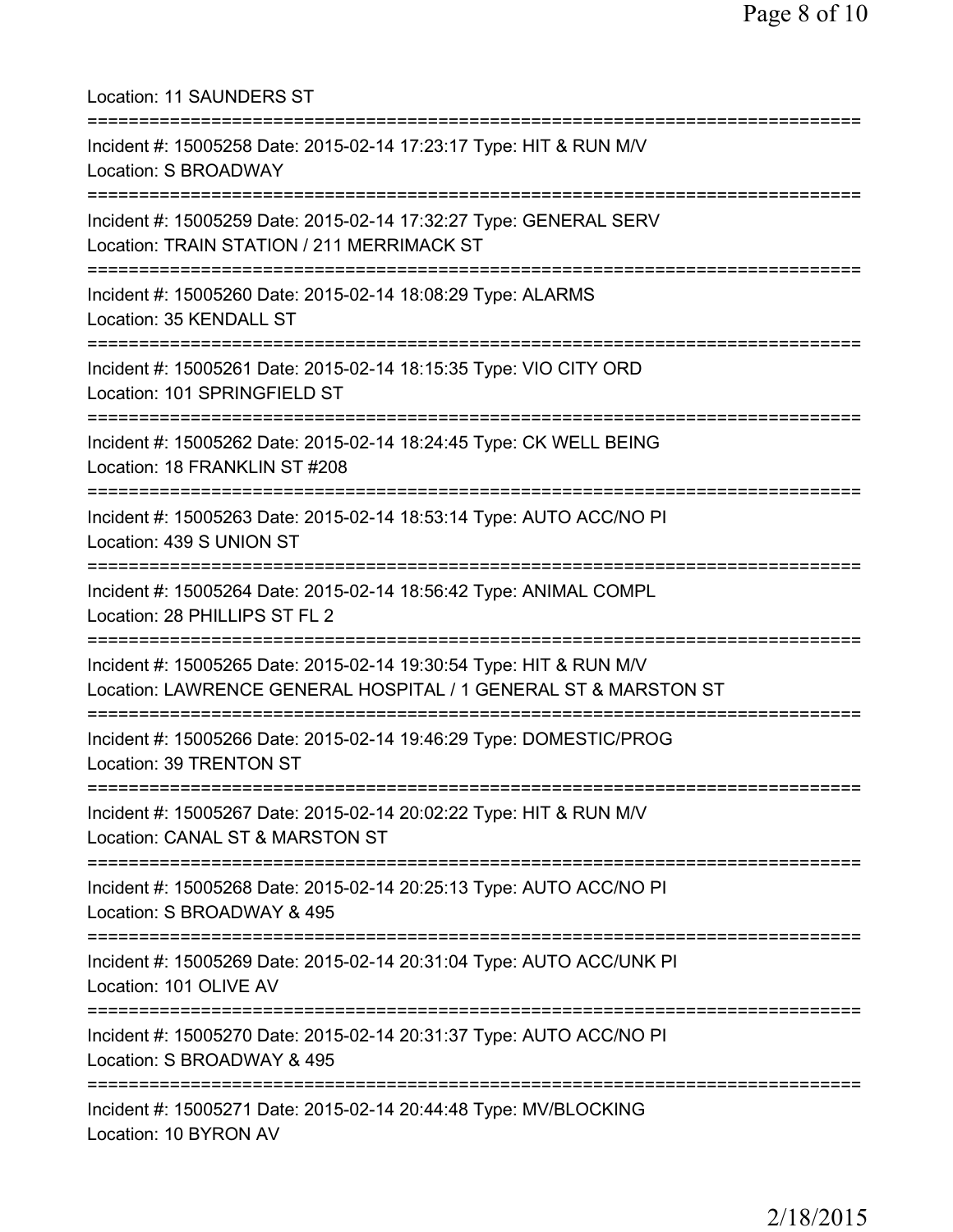| Incident #: 15005272 Date: 2015-02-14 20:45:58 Type: MV/BLOCKING<br>Location: 14 TYLER ST<br>==================                                      |
|------------------------------------------------------------------------------------------------------------------------------------------------------|
| Incident #: 15005273 Date: 2015-02-14 20:49:49 Type: HIT & RUN M/V<br>Location: 163 LAWRENCE ST                                                      |
| Incident #: 15005274 Date: 2015-02-14 21:07:42 Type: HIT & RUN M/V<br>Location: 189 NEWBURY ST                                                       |
| Incident #: 15005275 Date: 2015-02-14 21:22:23 Type: KEEP PEACE<br>Location: 635 HAVERHILL ST                                                        |
| Incident #: 15005276 Date: 2015-02-14 21:26:59 Type: HIT & RUN M/V<br>Location: 110 ALLSTON ST                                                       |
| Incident #: 15005277 Date: 2015-02-14 21:41:47 Type: UNWANTEDGUEST<br>Location: COADY'S TOWING SERVICE / 139 MARSTON ST<br>========================= |
| Incident #: 15005278 Date: 2015-02-14 21:44:56 Type: A&B PROG<br>Location: LEONARD SCHOOL / 60 ALLEN ST<br>====================================      |
| Incident #: 15005279 Date: 2015-02-14 22:37:51 Type: HIT & RUN M/V<br>Location: FRANKLIN ST & HAVERHILL ST<br>===========================            |
| Incident #: 15005280 Date: 2015-02-14 22:45:48 Type: MV/BLOCKING<br>Location: 15 BROOKFIELD ST                                                       |
| Incident #: 15005281 Date: 2015-02-14 23:03:30 Type: ALARM/BURG<br>Location: COMMUNITY DAY CHARTER SCHOOL / 73 PROSPECT ST                           |
| Incident #: 15005282 Date: 2015-02-14 23:08:36 Type: MAN DOWN<br>Location: MCDONALDS / 50 BROADWAY                                                   |
| Incident #: 15005283 Date: 2015-02-14 23:12:10 Type: A&B PAST<br>Location: 24 HUDSON AV                                                              |
| Incident #: 15005284 Date: 2015-02-14 23:35:19 Type: MV/BLOCKING<br>Location: 103 GARDEN ST                                                          |
| Incident #: 15005285 Date: 2015-02-14 23:51:56 Type: NOISE ORD<br>Location: DIAMOND KUTZ / 138 S UNION ST                                            |
|                                                                                                                                                      |